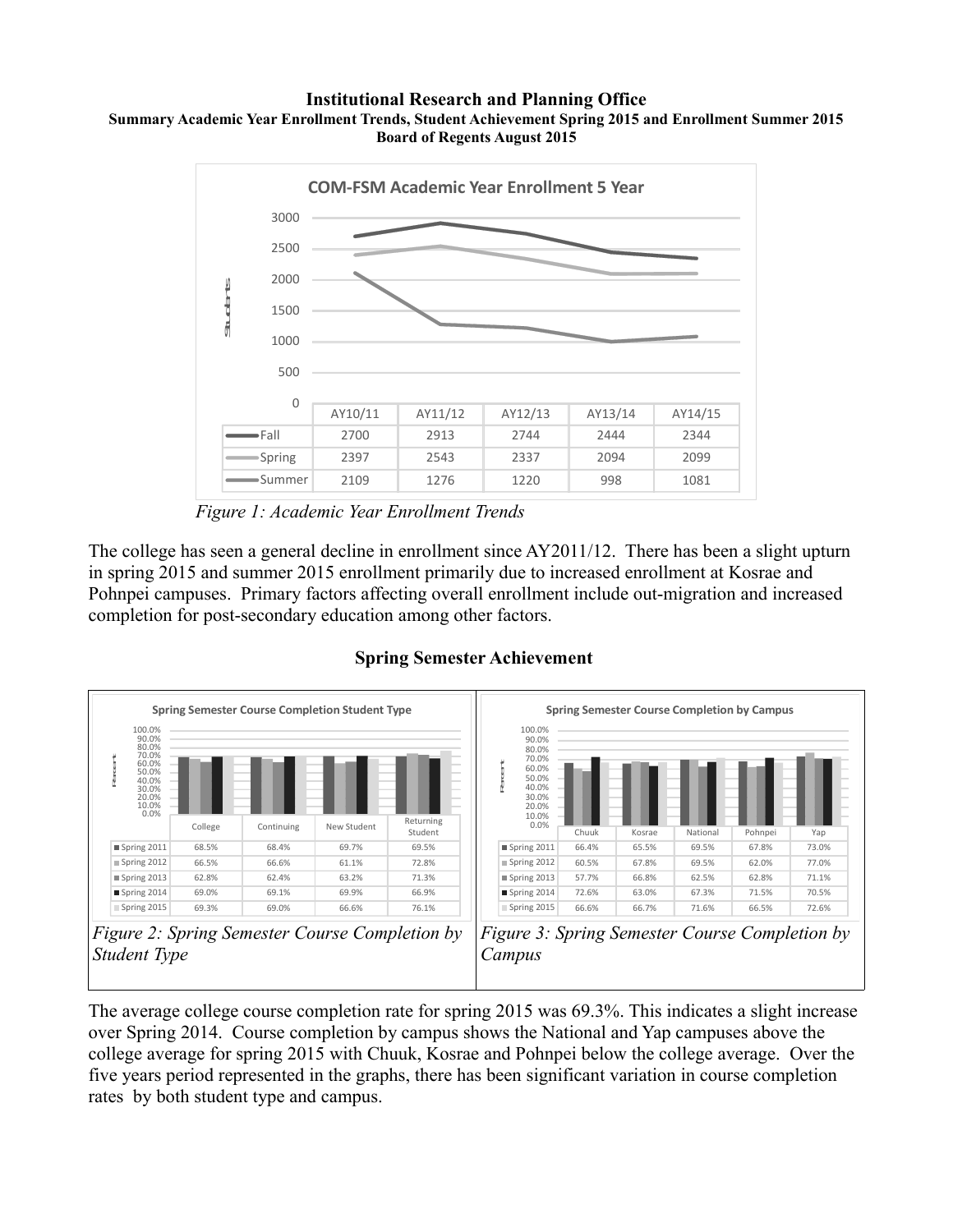

The greatest variation in spring course completion rates in seen in full-time versus part-time students with variation up to 9%. Spring 2011 was an exception when part-time course completion rates exceeded full-time completion rates. Degree type also shows significant variation with BA and TYC students at 80% to 90+% course completion rates. Certificate students course completion rates are lower than associate degree rates. However, as report previously, the greatest variation in course completion rates is seen at the individual course and instructor level.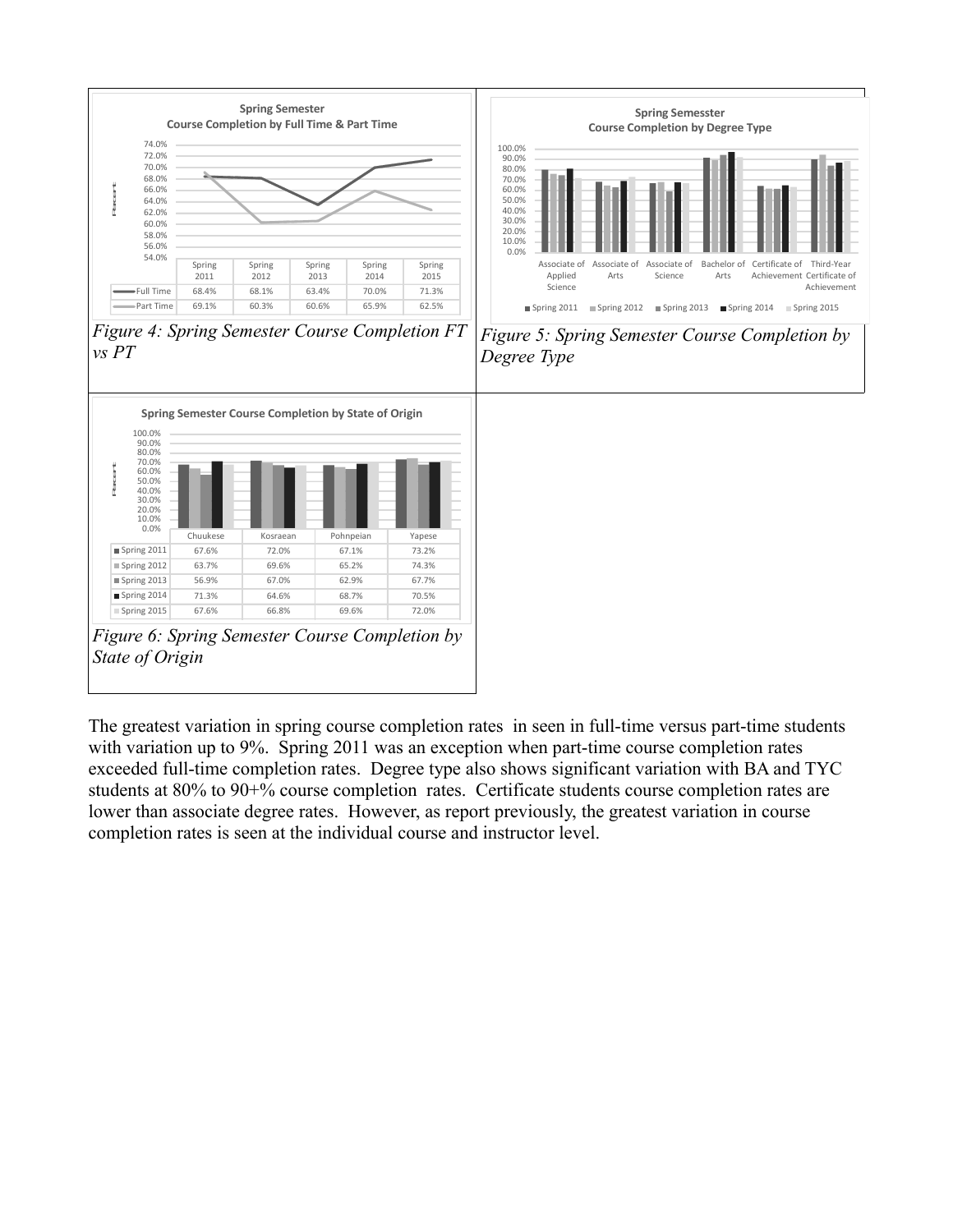### **Summer Semester Enrollment**



Summer semester 2015 sees a slight increase (83 students) over spring 2014 levels. This is associated with increase in Pohnpei and Kosrae campuses enrollment figures. Chuuk, National and Yap campuses have seen a decline in enrollment in each of the last five (5) summer semesters.



New students showed a major increase in enrollment from spring 2014 (185 students) to spring 2015 (278 students) with a smaller increase for returning students. Continuing students enrollment continued its five-year decline. In line with the enrollment increases at Kosrae and Pohnpei campuses, enrollment increased in the number of Pohnpeians and Kosraeans in summer 2015 compared to summer 2014. There was also a very slight increase of 3 Chuukese in summer 2015, but a decline of 29 Yapese.

Tables 1 and 2 that follow provide 1) over enrollment trends by major and degree for summer semesters and 2) enrollment by major, degree and campus for summer 2015.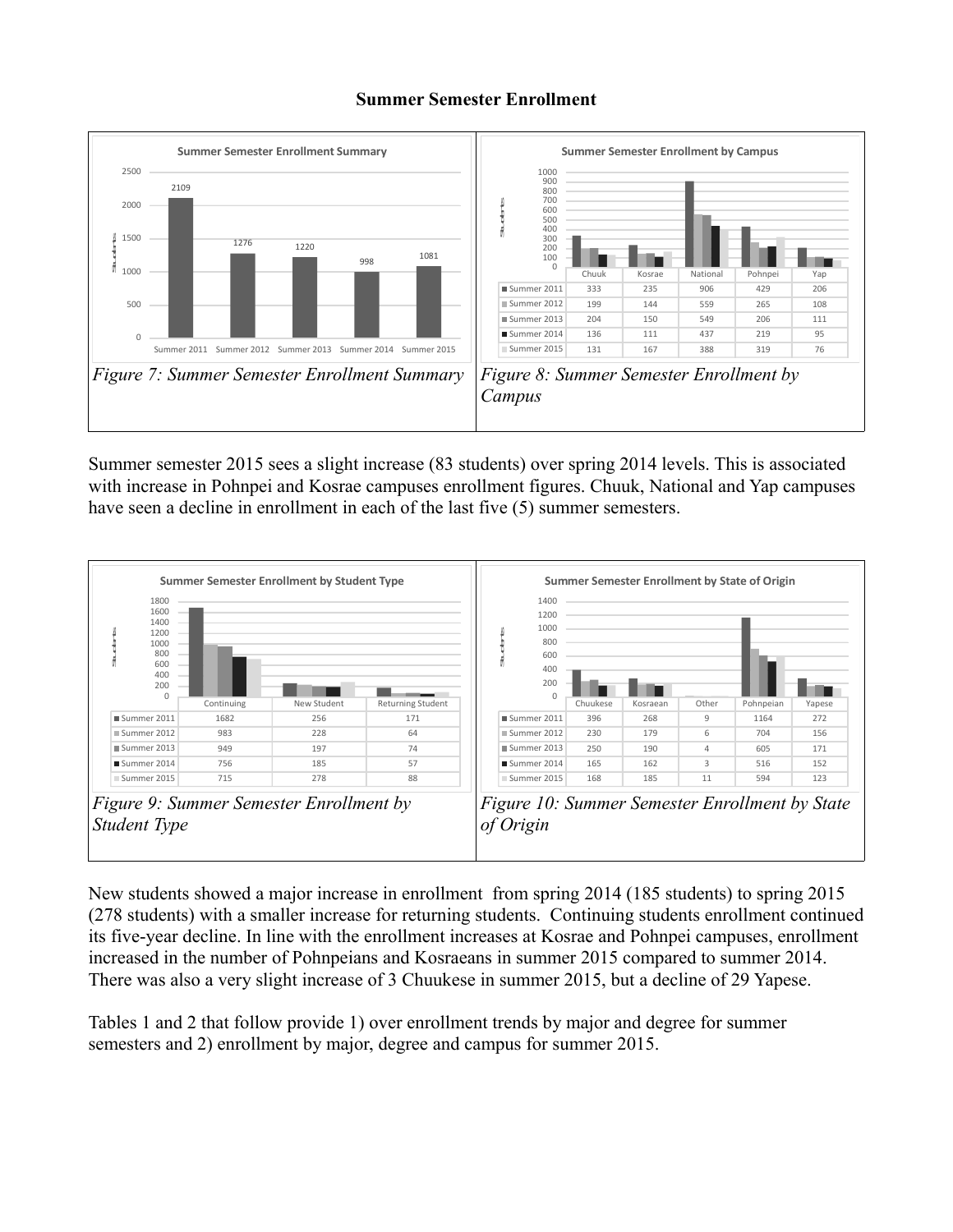| major                                     | degree     |      |      |                  |          | Summer 2011   Summer 2012   Summer 2013   Summer 2014   Summer 2015 |
|-------------------------------------------|------------|------|------|------------------|----------|---------------------------------------------------------------------|
| Health Career Opportunities Program       | AA         | 81   | 74   | 68               | 69       | 71                                                                  |
| <b>Liberal Arts</b>                       | AA         | 276  | 150  | 138              | 98       | 100                                                                 |
| Liberal Arts / Media Studies              | AA         |      |      |                  |          |                                                                     |
| <b>Micronesian Studies</b>                | AA         | 107  | 73   | 55               | 57       | 52                                                                  |
| Pre-Teacher Preparation                   | AA         | 387  | 267  | 294              | 173      | 165                                                                 |
| <b>Special Education</b>                  | AA         |      |      |                  |          |                                                                     |
| <b>Building Technology</b>                | AAS        | 21   | 12   |                  | 61       | $\mathbf{1}$                                                        |
| <b>Electronics Technology</b>             | AAS        | 53   | 37   | 35               | 22       | 15                                                                  |
| Telecommunication Technology              | AAS        | 25   |      |                  |          |                                                                     |
| Telecommunications                        | AAS        |      | 20   | 18               | 22       | 19                                                                  |
| Ag. & Nat. Res. Management                | AS         |      | 20   | 18               | 19       | 29                                                                  |
| Agriculture                               | AS         | 27   |      | C                |          |                                                                     |
| <b>Business Administration</b>            | AS         | 158  | 120  | 106              | 106      | 91                                                                  |
| <b>Computer Information Systems</b>       | AS         | 158  | 100  | 85               | 54       | 58                                                                  |
| Early Childhood Education                 | AS         |      |      |                  |          |                                                                     |
| <b>Hospitality and Tourism Management</b> | AS         | 47   | 20   | 27               | 16       | 36                                                                  |
| Marine Science                            | AS         | 40   | 21   | 23               | 15       | 36                                                                  |
| Nursing                                   | AS         |      | 17   | 11               | 13       |                                                                     |
| Nursing (PN)                              | AS         |      |      |                  |          | 6                                                                   |
| Nursing-RN                                | AS         |      |      | 8                | 16       | 30                                                                  |
| Pre-Teacher Preparation                   | AS         |      |      |                  |          |                                                                     |
| <b>Public Health</b>                      | AS         | 16   | 15   | 11               |          | 8                                                                   |
| Teacher Education - Elementary            | AS         | 53   | 8    |                  | 4        |                                                                     |
| <b>Elementary Education</b>               | BA         | 63   | 44   | 30               | 24       | 13                                                                  |
| Agriculture and Food Technology           | CA         | 84   | 28   | 49               | 61       | 75                                                                  |
| <b>Basic Public Health</b>                | CA         |      | 14   | 26               | 28       | 41                                                                  |
| Bookkeeping                               | CA         | 94   | 57   | 72               | 42       | 60                                                                  |
| <b>Building Maintenance and Repair</b>    | CA         |      | 6    | 3                |          | $\mathbf{1}$                                                        |
| Cabinet Making/Furniture Making           | CA         | 8    |      | 1                | 3        | 5                                                                   |
| Career Education: Motor Vehicle Mechanic  | СA         | 8    |      | 4                | $6 \mid$ | 15                                                                  |
| Carpentry                                 | CA         | 12   |      | $\overline{c}$   | 3        | 5                                                                   |
| <b>Construction Electricity</b>           | СA         | 10   |      | 5                | 14       | 9                                                                   |
| <b>Electronic Engineering Technology</b>  | СA         | 55   | 20   | 27               | 15       | 27                                                                  |
| <b>General Studies</b>                    | CA         | 25   |      |                  |          |                                                                     |
| Health Assistant Training Program         | CA         | 8    | 12   | 3                | 4        | $\mathbf{1}$                                                        |
| Law Enforcement                           | CA         |      |      |                  |          |                                                                     |
| Nursing                                   | СA         |      |      |                  |          | $\mathbf{1}$                                                        |
| <b>Nursing Assistant</b>                  | СA         |      |      | 2                | 11       | 22                                                                  |
| Public Health                             | СA         | 28   |      |                  |          |                                                                     |
| Refrigerator and Air Conditioning         | CA         | 8    |      | $6 \overline{6}$ |          | 3                                                                   |
| Secretarial Science                       | CA         | 37   | 21   | 23               | 17       | 6                                                                   |
| <b>Trial Counselor</b>                    | CA         | 28   | 16   | 14               | 14       | 10                                                                  |
| Accounting                                | <b>TYC</b> |      |      |                  |          |                                                                     |
| <b>General Business</b>                   | <b>TYC</b> |      |      |                  | 8        | $\overline{c}$                                                      |
| Pre-Teacher Preparation                   | <b>TYC</b> |      |      |                  |          |                                                                     |
| <b>Public Health</b>                      | <b>TYC</b> | 12   |      |                  | 7        | 5                                                                   |
| Teacher Preparation - Elementary          | <b>TYC</b> | 144  | 72   | 40               | 31       | 61                                                                  |
| Unclassified                              | UC         |      |      | 5                | 5        | $\overline{2}$                                                      |
| Undeclared                                | UD         |      |      |                  |          |                                                                     |
| Total                                     |            | 2109 | 1275 | 1220             | 998      | 1081                                                                |

# **Table 1: Summer Semester Enrollment Trends by Major**